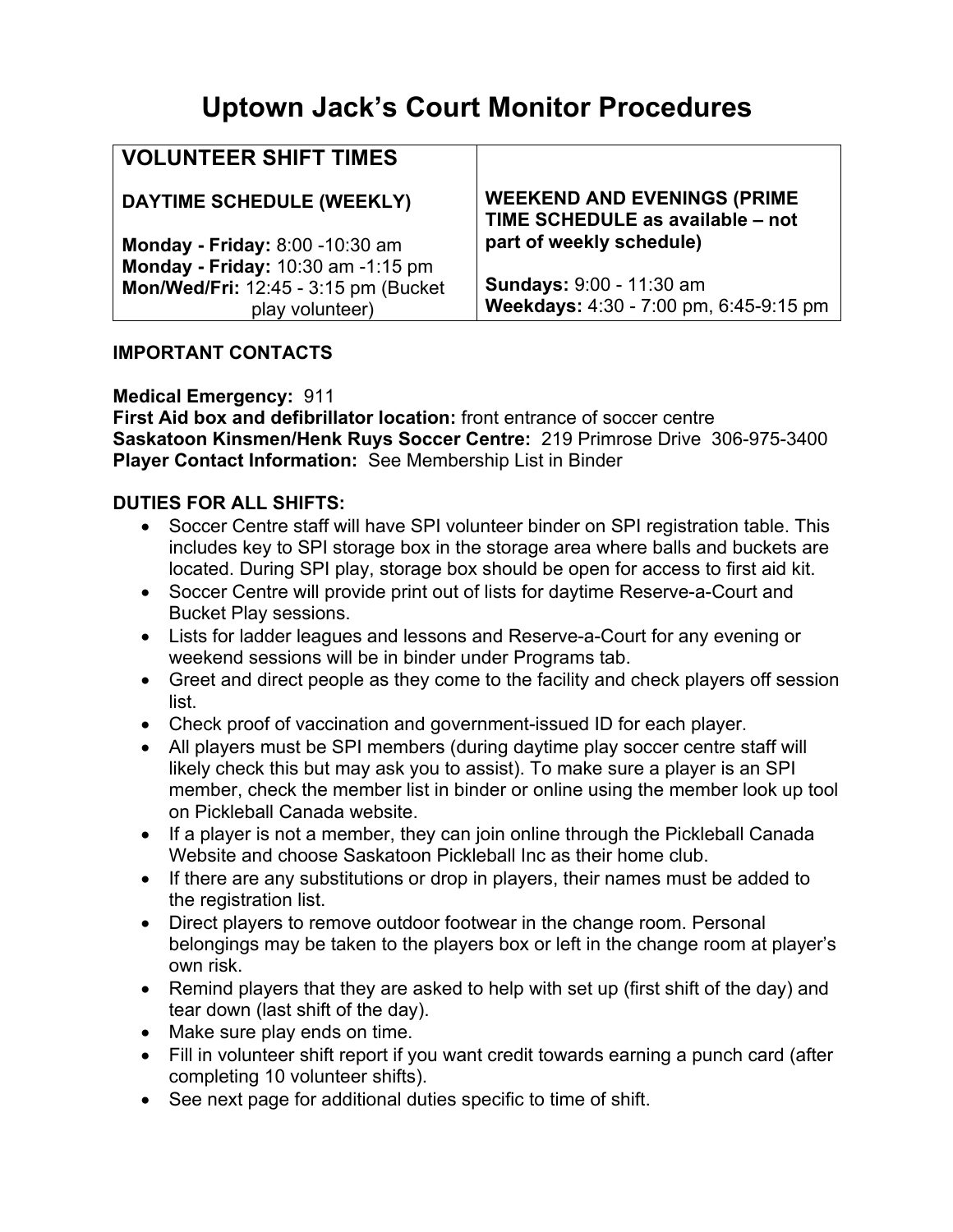## **SPECIFIC INSTRUCTIONS FIRST SHIFT OF THE DAY**

- Barrier nets should be set up and the bag with the net out for each court.
- Players will help set up the nets.
- After check-in is complete, the volunteer should set up remainder of nets and get things ready for the next session. (Get out balls from SPI locker and clean and sanitize them). Soccer Centre provides sanitization supplies.
- You can assist 10:30 volunteer with check in.

## **SPECIFIC INSTRUCTIONS MIDDLE SHIFT OF THE DAY - WEEKDAYS**

- This volunteer will register the 10:45 players (Ladder/Lessons/Reserve-a-Court/Bucket Play).
- After registration is complete this person will ensure that everything is set out for the 1:00 sessions on Monday/Wed/Friday open bucket play (get balls out, sanitize, put buckets out if not already done).
- This volunteer's schedule is extended to about 1:15 as it is part of your duties to check in the 1:00 PM players.
- Once everyone is registered you can pull across the barrier and give the SPI volunteer binder to SSCI staff.
- Volunteers in this session may sign up for bucket play on Mondays, Wednesdays and Fridays. Just know that you may be joining about 15 minutes late to fulfill the responsibility for check-in.

## **SPECIFIC INSTRUCTIONS – BUCKET PLAY VOLUNTEERS**

- Assist with initial check-in.
- Begin and end play at the designated time.
- During play, you will be in the players box assisting with court rotation, cleaning the balls and sending out the next group of players.
- You are responsible to check-in any late comers.
- SPI has a walkie-talkie so that when you are in the players box the Soccer Center staff can contact you in case there are any late arrivals.
- You would then leave your post for a few minutes and go to lobby to check that person in. Until you return, the players will run rotation themselves.

## **LAST SHIFT OF THE DAY**

- With help of players, disassemble Pickleball nets and hang barrier nets on hooks in storage area
- Put all equipment in storage room. Balls and paddles and paddle holders must be returned to SPI storage box. Ensure it is locked at the end of the day.
- Encourage players to gather their belongings and exit courts promptly.
- Return SPI binder to Soccer Centre Staff.

## **ADDITIONAL REQUIREMENT FOR EVENING AND WEEKEND VOLUNTEERS**

• For evening volunteers, you may also be required to ensure all players have signed a Saskatoon Soccer Centre Inc. waiver form (which will be provided)